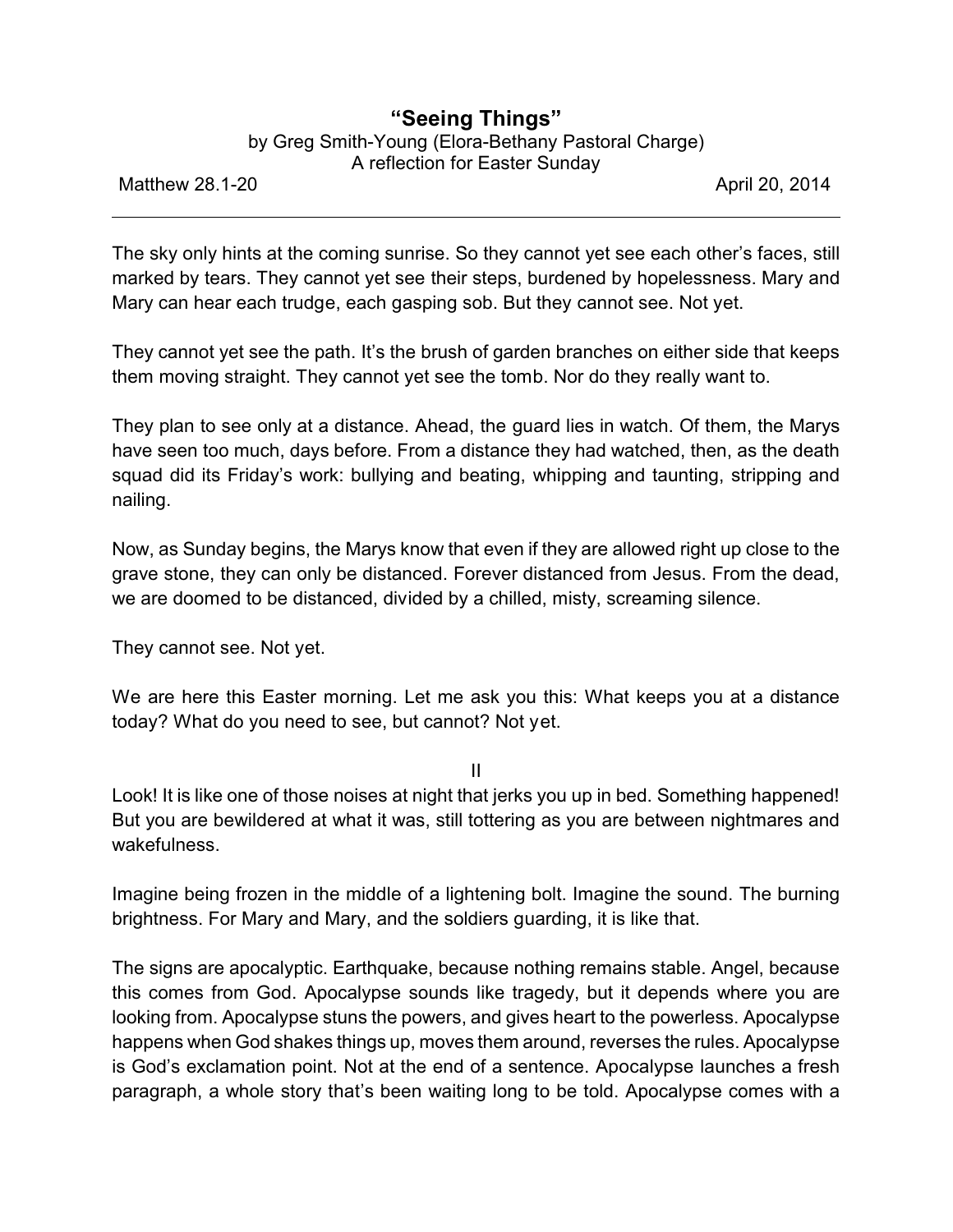message. (So the messenger-angel.) It's the message that lets us see. Finally see. See that which we could not see before, no matter how desperately we peered. Apocalypse gives sight.

The guards freeze in *rigor mortis*. No matter what the angel says, no matter what God is doing, some will not see.

We are here this Easter morning. Let me ask this: What will God give us to see?

III

*"Come,"* the angel hurries. The Marys hesitate. (Who wouldn't?) *"Come and see!" "Come and see. . . . "* Nothing. It's empty.

*"I see you are looking for Jesus, the crucified man. He is not here. He is risen."*

Without that last detail – "he is risen" – the case of the empty tomb would be a mystery, a puzzle, a crime of grave-robbing for the authorities to solve. But no one is an authority when it comes to resurrection. Resurrection has no legal precedent. With resurrection, God is doing something entirely new.

The tomb is vacant. This absence is important. The angel does not say, *"Don't look there. Hold on to your memories of Jesus. Keep him alive in your hearts. Let his spirit continue on in you."* These are great things to say, when someone is dead. But resurrected, Jesus is alive. His grave is empty. *"Come and see."*

Let me ask you this: Will you come closer, and see for yourself? What do you need to see, or not see, to know Jesus is alive?

*"Now go!"* the messenger continues. *"Go and tell the others, his other disciples!"* Mary and Mary, you will be the apostles to the apostles, the first evangelists. *"Go and tell, that the crucified man has risen from the dead! And tell them to get to Galilee. You will see him there."*

IV

The Marys rush off! On their way, having just seen an absence – he was not there – they now stumble into his presence. Look! Jesus meets them. *"Hello!"* he says. They grab him. They hold him. Because he is there. As flesh and blood as you and me, right before their eyes. They praise him. They should worship God only! They worship him. He is there, the Lord, right before their eyes.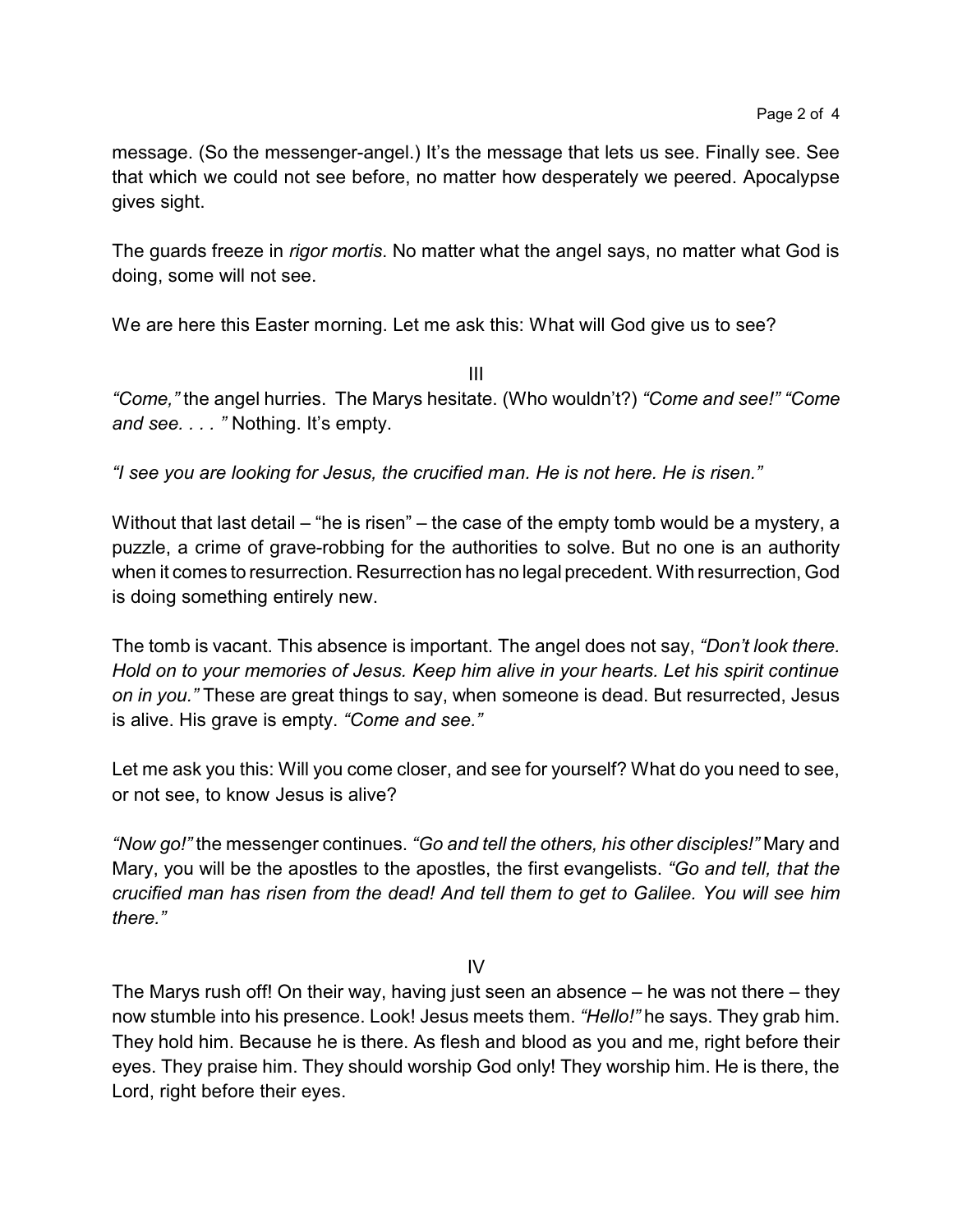*"Do not be afraid,"* Jesus says.

Let me ask this: What fear is holding you? What can Jesus' resurrection do to your fear?

*"Now go!"* Jesus says. The Marys still have their mission: news to tell, word to spread. *"And remember, tell the others to go to Galilee."* Back home, where it all began, where we started our journey together. *"There they will see me."*

V

Before we go there, a slight detour. Look! The soldiers wake from their terror, and race off to file a report. The cover up begins. Files are shredded, emails deleted, that sort of thing. Get the story straight. Smooth it over with secret payments. You get the idea.

Even resurrection, even an apocalypse, can be missed if you don't want to see it. Some would so much rather not see. The brightest light cannot pry open clenched eyelids. Even God, God come in flesh and blood, God who could be held, can be missed if you don't want to look.

Not surprising, really. Remember Friday? The crucifixion? What sort of God is this? God, whom we could beat. God, whom we could mock. God, whom we could crucify. God, who gets thirsty. God, who completes his work, not with a flourish of victory, but a sigh of death. God's own death.

Foolish, this idea of God! Scandalous. Delusional. Any other story, any fanciful explanation, has got to be better.

If God, this God in Jesus, is real . . . then so much changes. Changes I might not want to see. This whole world changes. I change.

Let me ask you this: Do you want this God we see in Jesus to be real? To change you?

VI

Well, the real story continues. We are skipped ahead to Galilee. It's where this story of Jesus and us all began. And now, it begins again.

I love the honesty here. *"They worship Jesus . . . though"* it says, *"some doubted."* This is a lot to take in. I never stop asking questions, struggling, wondering. Those who doubted were nonetheless part of the community Jesus gathered to him.